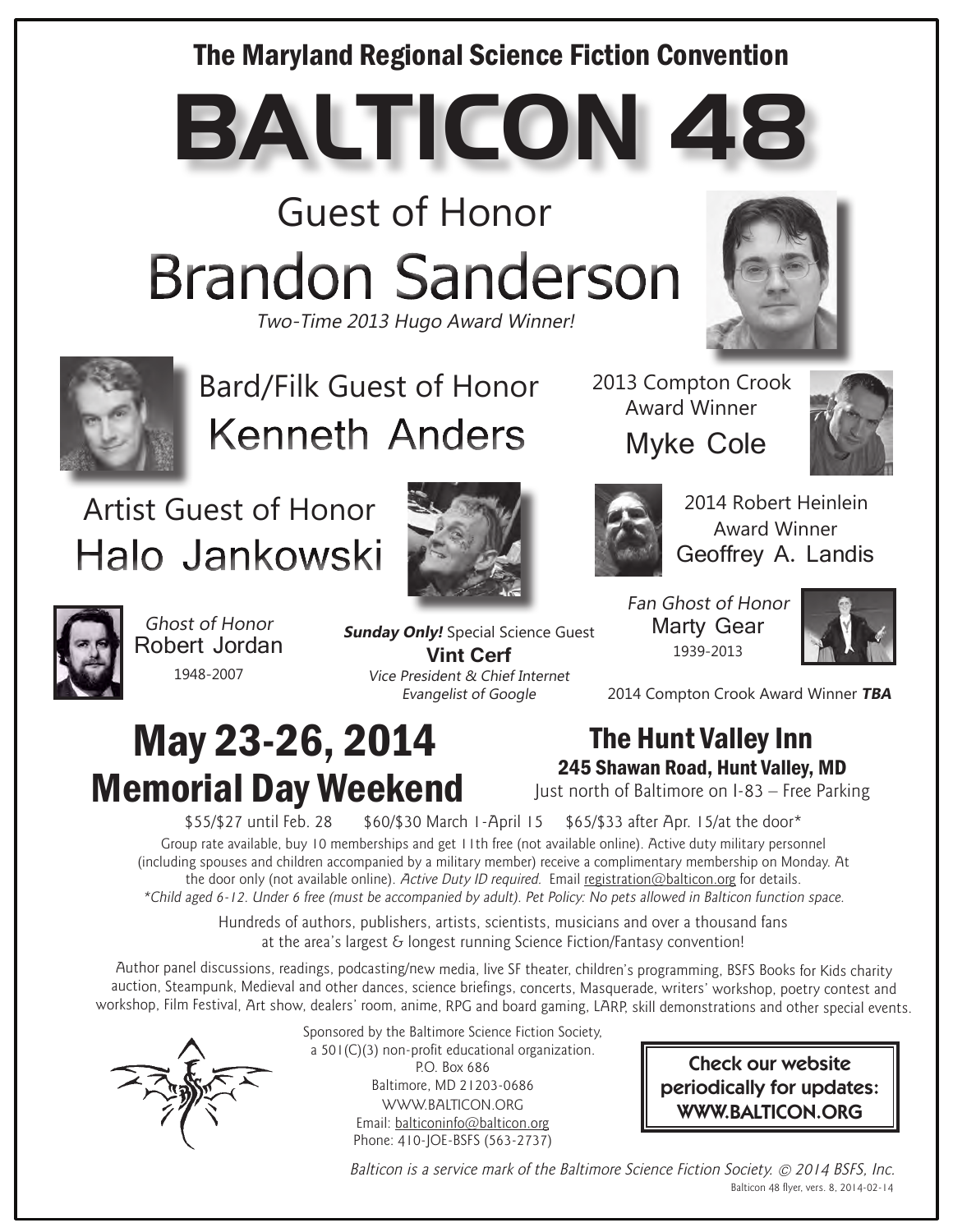**MARK YOUR CALENDARS FOR Balticon 48!** *T*he Baltimore Science Fiction Society (BSFS) is proud to present its 48th Science Fiction & Fantasy convention, Balticon 48, on Memorial Day weekend, May 23-26, 2014. Balticon takes place at the Hunt Valley Inn (a Wyndham affiliate), just north of Baltimore outside the Baltimore Beltway (I-695) off of I-83. The Balticon 48 ConCom is working hard to bring you a wide variety of live events, program items and activities, along with the opportunity to meet authors, artists, costumers and other members of the SF&F community. In these pages are all the details required to register, reserve your hotel room, and begin planning to attend Balticon!

**OPENING CEREMONIES:** At 8:00 PM Friday in the Valley Ballroom, Balticon 48 officially kicks off with introductions of the Guests of Honor and program participants, and presentation of the 32nd Compton Crook Award. Doors open at 7:30 PM.

**GUESTS OF HONOR (GoH) APPEARANCES:** During the course of the weekend, attendees will have the opportunity to spend some quality time with our Guests of Honor. These sessions will include events for each GoH in the Valley Ballroom and Garden Room, program panels, and signings.

**CONFIRMED PROGRAM PARTICIPANTS:** Danielle Ackley-Mcphail, Jhada Addams, Day Al-mohamed, Kenneth Anders, Scott Andrews, Catherine Asaro, John Ashmead, Lisa Ashton, Jared Axelrod, Sue Baiman, Rob Balder, Philippa Ballantine, Jason Banks, Martin Berman-Gorvine, Joshua Bilmes, David Brawley, Alessia Brio, N.R. Brown, Peter Bryant, K.T. Bryski, Stephanie Burke, Jonette Butler, Mildred Cady, Jack Campbell, Vinton Cerf, Christine Chase, Robert Chase, Carl Cipra, Brenda Clough, John Cmar, Myke Cole, Doc Coleman, Paul Cooley, Iver Cooper, Vonnie Winslow Crist, Mike D'Ambrosio, A.L. Davroe, Keith DeCandido, Tim Dodge, Tom Doyle, Collin Earl, Gaia Eirich, Christiana Ellis, Billy Flynn, the Flynnstress, John French, Nancy Frey, Allie Gamblin, Brand Gamblin, Chuck Gannon, Pamela Gay, Thomas Gideon, Veronica Giguere, Stephen Granade, Jennifer Grier, Val Griswold-Ford, P.C. Haring, Katie Hartlove, J.P. Harvey, Melissa Hayden, CJ Henderson, Reesa Herberth, Inge Heyer, Sharon Hill, Abigail Hilton, Thomas Holtz, Patrick Holyfield, Starla Huchton, Chris Jackson, Halo Jankowski, Paula S. Jordan, Jason Kalirai, Alma Katsu, Robert Katz, Mark Kilfoil, Holliann Russell Kim, Jonah Knight, Rachel Elizabeth Kolar, Ruth Lampi, Geoffrey A. Landis, John S. LaPolla, Dan Lathrop, Gary Lester, Bryan Lincoln, Timothy Livengood, Andy Love, Nathan Lowell, Mike Luoma, Perrianne Lurie, Kristina Lynch, Gail Z. Martin, Bernie Mojzes, Michelle Moore, Tee Morris, Christopher Morse, Laura Nicole, Christine Norris, Nutty Nuchtchas, Andrew Plotkin, Hugh O'Donnell, Kat Otis, Joshua Palmatier, Pavlina, Marianne Pease, Larry Pinsker, Sarah Pinsker, Jennifer R. Povey, Bruce Press, Michael Rafferty, Nobilis Reed, Sarah Richardson, Betsy Riley, Dave Robison, Scott Roche, Tom Rockwell, Zan Rosin, Brandon Sanderson, Kathreja Sarfati, Lee Sarfati, PJ Schnyder, Darrell Schweitzer, Melissa Scott, H. Paul Shuch (Dr. SETI), Alex Shvartsman, Hildy Silverman, Chris Snelgrove, Bud Sparhawk, Jon Sprunk, Ian Strock, Linda Swann, Thomas Talbot, Benjamin Tate, Mark Van Name, Michael Ventrella, Terri Vernon, Jean Marie Ward, Joy Ward, Brent Warner, Diane Weinstein, John Taylor Williams, Steven H. Wilson, Leona Wisoker, Batya Wittenberg, Cindy Young-Turner, Marv Zelkowitz, Alan Zendell, Darren Zieger. Check the web site for updates.

**MAIN PROGRAMMING:** Balticon 48 continues the tradition of mixing traditional SF&F literary panels with program items that deal with SF&F topics beyond the printed word. Main program tracks include Anime, Art, Children's, Costuming, Dance, Fan, Film/TV/Video, Filmmaking, Gaming, Music, New Media, Readers, Editors, Science, Skeptical Thinking, Small Press, Teens (ages 13 to 19), Balticon University (ages 18 to 25), Workshops and Writing. Join us for "Friday Face Time" gatherings following Friday's Opening Ceremonies to meet our GoHs and program participants.

**MASQUERADE:** The Balticon Masquerade (consistently one of the best on the East Coast) will be held on Saturday starting at 9:00 PM. Masquerade registration opens Saturday at 10:00 AM and closes at 4:00 PM. Tech runthroughs/rehearsals will start at 3:00 PM. Masquerade rules are on the web site. Info: masq@balticon.org.

**COMPTON CROOK AWARD:** At Friday's Opening Ceremonies, BSFS will present the 2014 Compton Crook Award for the best first SF/fantasy/horror novel of 2013. As is tradition, last year's winner, Myke Cole (*Shadow Ops: Control Point)* returns to Balticon to present the annual award.

**ROBERT HEINLEIN AWARD:** BSFS will present the 2014 Robert A. Heinlein Award at Balticon 48. Geoffrey A. Landis, science fiction author and NASA scientist, is this year's winner. The award is bestowed for outstanding published works in science fiction and technical writings that inspire the human exploration of space.

**COSTUME PROGRAM:** There will be 10-12 hours of glorious costume panels! We'll have workshops, demonstrationsand discussion panels ranging in topic from cosplay to how to make, create and buy! Info: costumes@balticon.org. **HALL COSTUMES:** Each year we look for the most colorful, unusual and imaginative hall costumes. Whether novice or expert, Balticon wants you to dress up. Entrants go to Brian at the volunteer desk to be photographed and have their photos posted in the gallery at the con. You, the membership, vote for best costume and the winner gets a prize!

**GAMING PROGRAM:** There will be over 20 hours of gaming panels and workshops offered this year in Parlor 1041 and other locations. Come join us! Info: gameprog@balticon.org.

**NEW MEDIA:** Come and meet artists and writers from the world of podcasting, epublishing, and other leaders of new media. Learn more about what's available in independent new media and how to turn it to your advantage. Don't let your work be lost in the shadows; find your audience! As the first con to run a new media program and have its own dedicated podcast, Balticon has the longest running new media track. This year we are beginning the process of merging the literary and new media program tracks. Info: newmedia@balticon.org.

**WRITERS' WORKSHOP:** This year's writers' workshop theme is "The End is Near." We will look at what makes a good ending. Participants are asked to bring a synopsis of one or more of their stories along with their endings in their entirety (not more than one page). As many synopses and endings will be read and discussed as time permits. Info: writers@balticon.org.

**POETRY WORKSHOP/CONTEST:** Poetry programming at Balticon 48 explores the arena of verse from inspiration and writing to submitting for publication and an overview of small press publishing. There will be a poetry workshop and reading featuring winners of the Balticon 48 Poetry contest and open mic. Calling all poets who want a chance at fame, glory, publication in the *BSFAN* and a cash prize (contest deadline: April 1 of each year). Contest rules and an online entry form are available on the BSFS web site. Info: poetry@ balticon.org.

**FOR FANS & READERS:** The Fan, Film/TV/Video and Literary: Readers' program tracks include panels and presentations about authors, books, movies, TV shows, magazines and other issues of interest to readers of science fiction, fantasy and fantastic horror. Participants will be writers, artists, movie and TV people, publishers and fans who have knowledge and experience in these subjects. Compton Crook alumnus Mark Van Name returns this year with a brand-new comedy show and the ever-popular Liars Panel, both of which will benefit BSFS Books for Kids.

The **EDITORS, PUBLISHING AND WRITING** program tracks include panels and workshops for writers of all experience levels on writing, publishing, and other aspects of the business and craft, including presentations by small presses. The **Editors** program track, coordinated by Danielle Ackley-McPhail, is where authors and aspiring editors can hear words of wisdom and war stories from the pros, and the latter can put their heads together and talk shop. Info: literary@balticon.org.

**ART PROGRAM:** Over 15 hours of art programming, both in and outside the Art Show, features demos, panels and workshops with several popular artists. Bring your sketchbook! Info: artprog@balticon.org.

**CHILDREN'S PROGRAM:** There will be over 20 hours of children's track, including magic shows, science, crafts, movement, music and storytelling activities. We will be hosting a lunchtime party on both Saturday and Sunday. Children's program is *not* baby-sitting. Info: childrens@balticon.org.

**PERFORMING ARTS:** There will be seminars and workshops on voice acting, improv, stage and audio tech, martial arts and combat for the stage, and a surprise shadowcast after the film festival!

**GAMING:** Don't forget to visit Hal's Game Room at Balticon for a break from the con, to relax with friends over a game of chance, play a short RPG scenario or get involved in a deep strategy board game. There will be a nightly game of BSFS's own "Social Class." Join us in Tack. Info: gaming@balticon.org.

**TABLE-TOP RPGs:** Table-Top Role-Playing is returning to Balticon! While open tables have been available for RPGs in the game room, Balticon will once again have organized, con-run table RPGs being run during various tracks in the game room and in the evening! Mark Geary is returning to the con to lead a group of GMs to provide several different varieties of games/stories, open to any who sign up. And, as always, there will still be open tables available for spontaneous RPGs for whoever wants to play/run! Info: RPGgaming@ balticon.org.

**VIDEO ROOM:** The Balticon video room will once again present current and past, familiar and obscure science fiction, fantasy and horror videos for your .<br>entertainment and enjoyment. Info: <u>video@balticon.org</u>.

**TEEN PROGRAM:** Balticon 48 offers hours of programming for fans aged 13 to 18, including programs for teens only. Topics include art, writing, reading,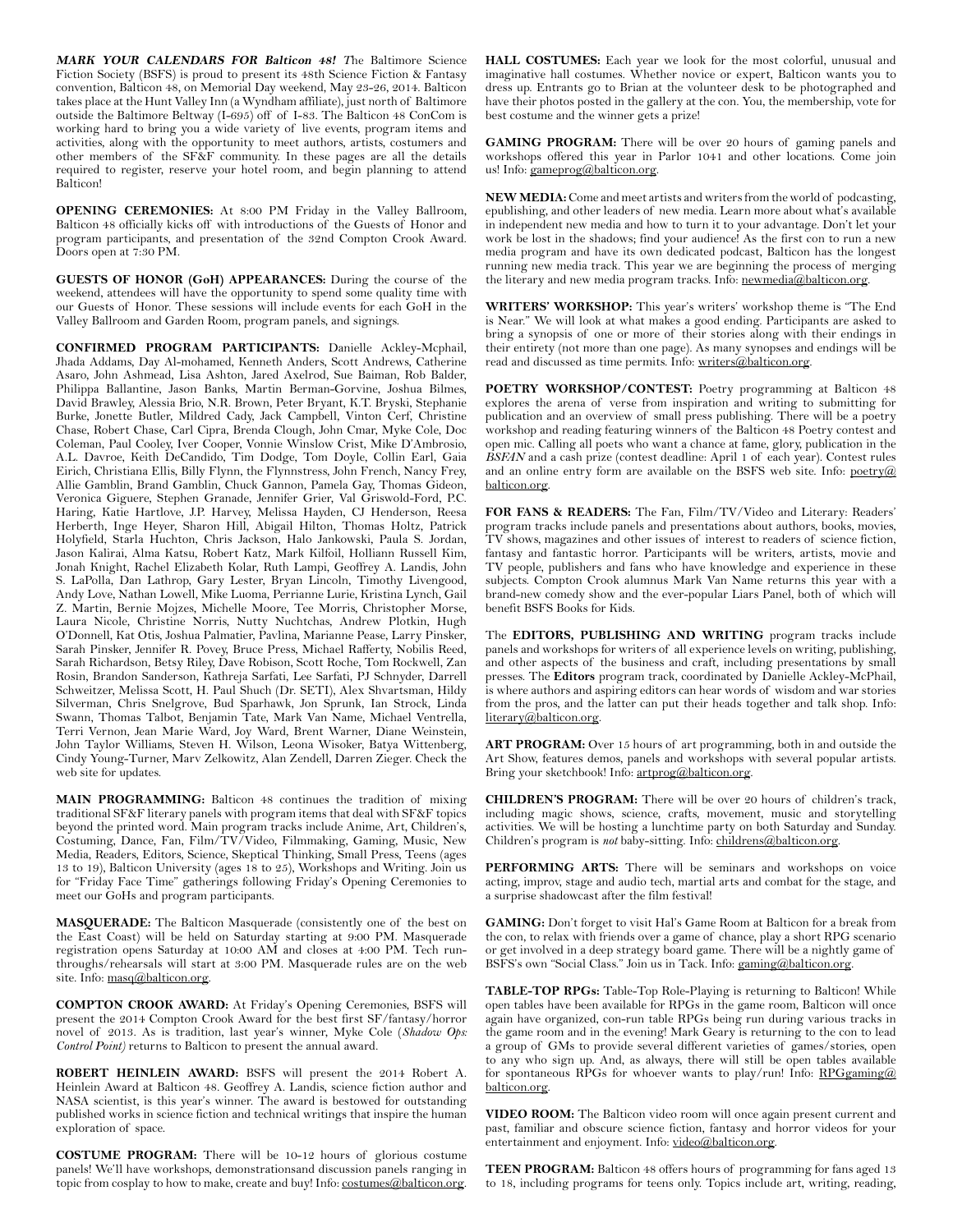social and societal issues, and some crafting projects (may cost a nominal fee for supplies). Info: YoungFan@balticon.org.

**BALTICON UNIVERSITY (B.U.):** New this year will be educational programming for ages 18 to 25, including seminars and workshops about the craft and businesses of writing and art and open forum discussions.

**SUNDAY NIGHT FILM FESTIVAL:** *You Be the Judge!* Independent filmmakers have submitted their work hoping you will vote for them as "Best Live Action," "Best Animated" or "Best Specialty" film for Balticon 2014. Entries have been pre-screened so only the finalists go before you, the jury. We'll have audience door prizes, too! All this on a 12-foot by 12-foot screen! Info: films@ balticon.org.

**CHARITY AUCTION:** Our 19th annual charity auction will be held during the Masquerade halftime break on Saturday night and continued in the Garden Room on Sunday afternoon. There will be SF&F collectibles, memorabilia and other exotic items put on the block. Bring auction donations to convention operations at the con. The "Bobby Gear Memorial Charity Auction" raises money so that BSFS Books for Kids can provide book purchase funding for students of Buck Lodge Middle School. Book donations may also be be dropped off at convention operations. Info: BooksForKids@balticon.org.

**COSTUMING:** There will be 10-12 hours of costuming programming ranging from discussion panels to skills workshops and presentations. Info: costumes@ balticon.org.

**ANIME PROGRAM:** This year's anime programming includes several dynamic panels as well as new and classic programming in the anime room. Info: anime@balticon.org.

**LARP:** Join Join us for Live Action Role Playing in the con suite Saturday and Sunday. This year we will be venturing into the realm of Steampunk with a new storyline of international, political and scientific intrigue. Cost is \$10 at LARP registration. Costumes are welcome. Look at our Facebook page, Balticon LARP, for more info, including a coupon good for \$3.00 off LARP registration.

**SCIENCE PROGRAM:** Dr. Vinton Cerf, Chief Internet Evangelist and V.P. of Google, will be our Science Special Guest on Sunday only. Also welcome newcomers Dr. Dan Lathrop, Univ. of MD; Dr. Jennifer Grier, Planetary Space Institute; John S. LaPolla, Towson Univ. professor of biology; Rabbi Larry Pinsker; and Heinlein winner Geoffrey A. Landis, space researcher. Welcome back our core researchers/scientists, starting with Brent Warner's fun Cryogenics and Thermo Demonstration; Dr. Thomas Holtz's standing room only dinosaur updates; Jason Kalirai of James Webb Telescope; Inge Heyer of Loyola Univ.; Dr. Robert Katz's Life Extension; and Dr. Thomas Talbot's Androids, etc. for 30 hours of original presentations from archeology to zoology. Info: science@balticon.org.

**DANCE PROGRAM:** Join us Friday night at 10:00 PM for a time-traveling formal evening at the **Steampunk Ball,** extended this year to three hours! Steampunk, neo-Victorian, or Victorian costume encouraged and admired but not required. On Saturday afternoon, Patches will teach an array of English Country (Playford and Arbeau), Italian Renaissance, and SCA dances at the **Medieval Dance**. All levels are welcome from beginners to experienced. Live music will be provided by Maugorn and friends. Musicians interested in sitting in with the band should contact filk@balticon.org; sheet music can be provided in advance. Other dances include: Two **Belly Dancing** workshops (one for teens only, another for all Balticon members); Friday night **Teen Dance** with DJ Daniel and friends; Friday night **B.U. Dance;** Saturday **Post-Masquerade Dance** featuring "Ditched by Kate"; and a **Swing and Jitterbug Dance** on Sunday night.

**FILK & OTHER MUSICAL MAYHEM**: Balticon is home to one of the East Coast's strongest tracks of filk and fannish music, featuring a variety of concerts, panels, and workshops, plus open filk all three nights. This year's concert schedule is still developing, but is slated to include Devo Spice, Darren Zieger, and the Boogie Knights. The music program will also feature a special theme circle in memory of Marty Gear. Info: filk@balticon.org.

**FILMMAKING PROGRAM:** The Balticon Filmmaking program track continues at Balticon 48 with the same dual primary missions: 1) to provide a forum wherein talent, producers, directors, special effects technicians and others involved in making independent science fiction, science fact, fantasy, and horror films can meet each other and discuss their trade; 2) to provide opportunities for Balticon members to meet folks involved in independent filmmaking and learn about the filmmaking process from those who are out there doing it. Info: filmmaking@balticon.org.

**DEALERS' ROOM:** If you are interested in selling your wares at Balticon 48, contact: Larry Sands, PO Box 70013, Rosedale, MD 21237, or email dealers@ balticon.org.

**VOLUNTEERS:** Balticon is an all-volunteer staffed convention. We can always use more help. Show your SF community spirit by volunteering a few hours at the con. Volunteers who work more than 10 hours receive our exclusive Berserker T-shirt. Work over 20 hours and Balticon 49 membership is comped. We need you in the following areas: setup/breakdown (double time!!), Registration, Con Suite, Art Show, Operations, Green Room, Program Operations, Children's Programming, Info Booth/Sales Table, Volunteer Desk. Sign up at the con, or email volunteers@balticon.org. Detailed job descriptions are available on the web site.

**HOTEL:** Our hotel is the Hunt Valley Inn (a Wyndham affiliate), 245 Shawan Rd, Hunt Valley, MD, 21031, 410-785-7000 (north of Baltimore off of I-83). Our room rate is \$135/night plus applicable taxes, and is available from May 20–May 31. The cut-off date to get this rate is April 22, 2014, but our room block typically sells out in March, so reserve your room ASAP. Parking is free and plentiful. There is free wireless internet in the lobby, and wired in the rooms. Cancellations within 48 hours of scheduled check-in are subject to a one-night penalty. If you must cancel in this time frame, please email hotel@balticon.org first, as we may have people waitlisted for rooms and thus be able to save you the penalty. URL: https://reservations.ihotelier.com/crs/g\_reservation.cfm?gr oupID=824689&hotelID=76975; or call the hotel and mention "Balticon." For additional questions/problems, or to request an accessible room, email hotel@ balticon.org.

PET POLICY: No pets are allowed in Balticon function space.

#### **DIRECTIONS**

• *From BWI/Thurgood Marshall Airport:* Take I-95 or I-295 north. Follow the from points south info below.

• *From Pennsylvania & points north*: Take I-95 south to I-695 and exit west towards Towson. From I-695, take I-83 north (exit 24) towards York, PA, and then see directions from I-83 below. Alternatively, use the Pennsylvania Turnpike to cross Pennsylvania to Harrisburg and take I-83 south to exit 20A, Shawan Road east. You can catch the turnpike from many spots as it crosses most of southern PA.

• *From Washington, DC & points south*: Take I-95 north to I-695 and take the left-lane exit north towards Towson. From I-695, take I-83 north (exit 24) towards York, PA, and then see directions from I-83 below.

• *From I-83:* Five miles north of the I-695/I-83 interchange is exit 20A, Shawan Road east. Take this exit; the hotel is at the bottom of the ramp on the right.

Public Transportation: Light Rail runs north to the Hunt Valley Town Centre (across and up the street from the hotel), and south to BWI/Marshall Airport. The two stops closest to the hotel are Hunt Valley and Pepper Road. For detailed Light Rail and other public transit schedules and information, visit www.mtamaryland.com or call 410-539-5000.

### **BALTICON ON THE WEB**

www.balticon.org—Balticon's web site has the most up-to-date information about Balticon, along with links and detailed contact information.

www.balticonpodcast.org—Nine years ago, Balticon became the first podcasting science fiction convention. Check the site for previous Balticon guest interviews, downloadable to your iPod! As Balticon 48 draws near, we'll be adding pre-con interviews with some of our GoHs, so check back frequently.

http://community.livejournal.com/balticon/—Balticon has a "community" on LiveJournal. Join the community to keep abreast of the latest news and developments to the con, and give us feedback, too!

@balticon—Follow us on Twitter.

BALTICON & MARYLAND SF NEWS EMAIL UPDATES! To receive updates, go to www.bsfs.org/bsfslist.htm and follow the directions, or send a request to dale@bsfs.org. Year-round monthly Maryland SF cultural event information and Balticon updates will be sent to this list, as well as posted on the BSFS web site (www.bsfs.org) under "Balticon News."

**CONTACT US:** Send all correspondence & membership fees to the appropriate department at the address below. Please include your name, address, phone number and email address so we may respond with the most appropriate information packet.

| Balticon 48                                    | Phone: (410) JOE-BSFS [563-2737] |
|------------------------------------------------|----------------------------------|
| P.O. Box 686                                   | Email: balticoninfo@balticon.org |
| Baltimore, MD 21203-0686 Web: www.balticon.org |                                  |

If there is a particular program track you would like more information about, please view our committee contact list at www.balticon.org/contact.html.

**SPECIAL NEEDS:** For assistance with mobility, vision or other needs, contact us: ADAInfo@balticon.org, or by mail to Balticon, attn: Special Needs Chair. Stop by the Special Needs reception on Sunday afternoon in Parlor 1041.

**TELL YOUR FRIENDS!** Share this brochure by photocopying the front page and posting it wherever SF/Fantasy fans might see it, or give it to your friends. A PDF version can be downloaded from our web site.